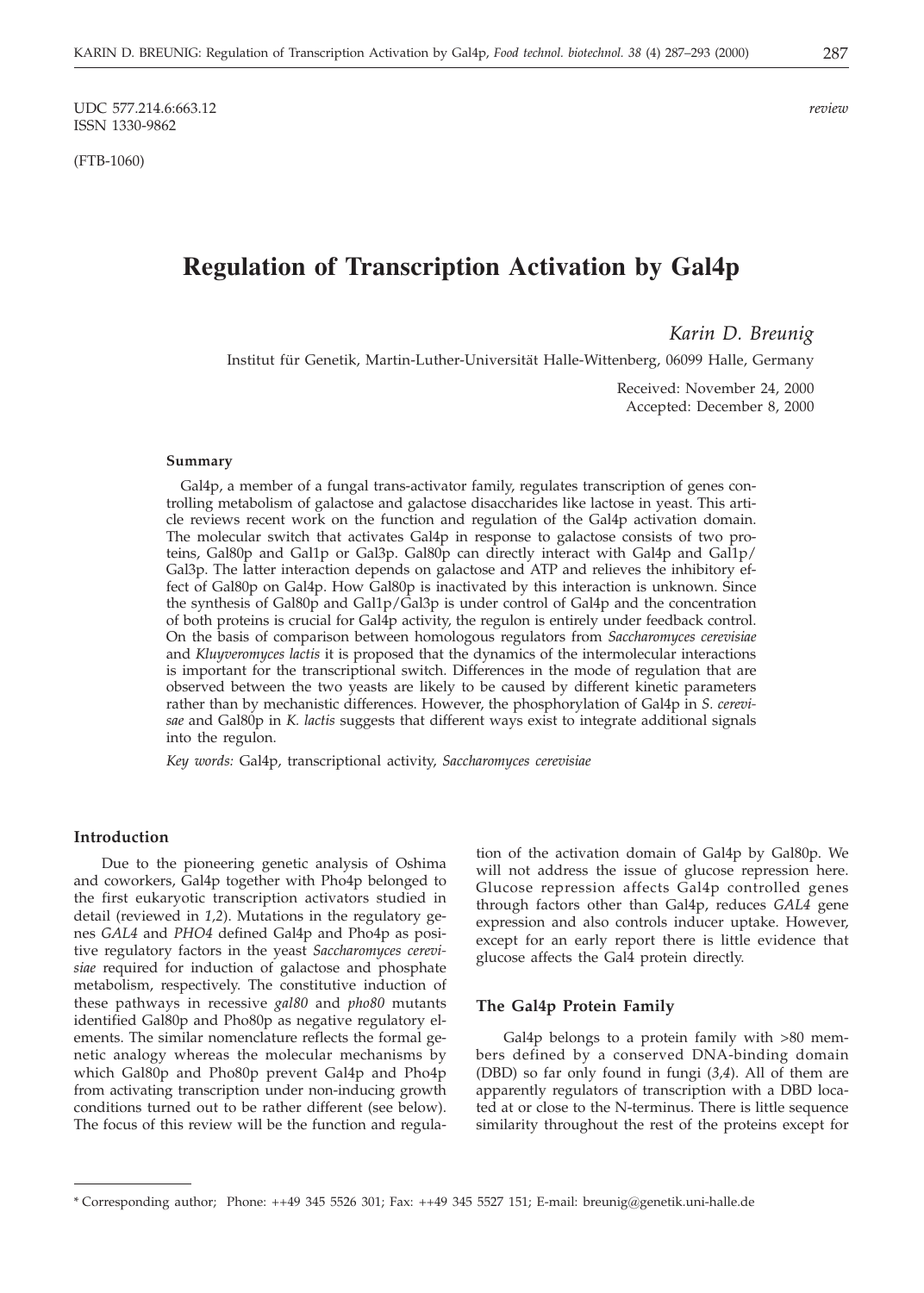a subfamily that shares a moderately conserved central region of homology, also called middle homology domain (MHD) *(5*, compare ref. *6* for a recent compilation of these proteins). The proteins sharing the MHD form the Gal4p subfamily (*4*). The function of this region is unknown and it has not been shown that it represents a domain in the sense of an autonomously folding unit. In a few family members including Gal4p, activating mutations have been mapped to this region. In Gal4p the MHD overlaps with an "inhibitory domain« identified by deletion analysis of the *S. cerevisiae GAL4* gene. In the Leu3 protein the central region was shown to form intramolecular interactions with the activation domain (*7*). Whether this property is conserved in other family members remains to be seen.

In members of the Gal4p subfamily activation domains are mostly located at the C-terminus where no sequence similarity exists. An additional internal activation region defined by deletion analysis of Gal4p may not be of functional significance in the context of the entire protein.

Only for the DBD detailed structural information is available. For four family members, Gal4p from *S. cerevisiae,* Gal4p from the related budding yeast *Kluyveromyces lactis* (also called KlGal4p or Lac9p) and the *S. cerevisiae* Ppr1 and Put3 proteins the structures of the DBDs have been solved at atomic resolution (*8–11*). The DNA-contact site is formed by a protein fold in which two zinc ions are complexed by six conserved cysteine residues in a  $Cys<sub>6</sub>Zn(II)<sub>2</sub>$  zinc-cluster. The proteins form homodimers through a coiled-coil motif that is connected to the zinc cluster by a linker region. The linker region determines the spacing of the DNA contact sides and contributes to binding specificity (*12,13*). At the DNA level two conserved 5'-CGG-3' trinucleotides in direct or inverted orientation make contact to the zinc clusters. Whereas the Gal4p and Ppr1p homodimers bind symmetrically to their recognition sites, Put3p binds asymmetrically to a similar sequence (*10*). Nevertheless Gal4p can activate the *PUT* structural genes in a strain lacking Put3p (*14*).

# **Transcription Activation by Gal4p**

Gal4p has been shown to be able to function as an activator in a wide variety of eukaryotic cells. Together with the VP16 protein from Herpes simplex it is the prototype of the class of so-called »acidic activators«. The mechanism of transcription activation for this class of activators, in contrast to *e.g.* glutamine-rich activators, must involve a highly conserved aspect of the transcription process and has been studied extensively. At least one rate limiting step in Gal4p-induced transcription in yeast seems to be recruitment of the RNA polymerase II holoenzyme to promoters of target genes (*15*). Deletion analysis of the Gal4p activation domain resulted in a gradual decrease in activation potential and gave no clue about specific residues essential for activation. This finding correlates with the lack of sequence similarity on different ADs. Although the activation domain of acidic activators is characterised by a high content of negatively charged amino acid residues, hydrophobic rather than acidic side chains seem to be crucial for activating activity. *In vitro* interaction studies revealed numerous components of the transcription apparatus that bind to the activation domain but which of these contacts can occur *in vivo* and which ones are crucial for the activation function is still a controversial issue. A series of mutations in Gal4p showed a strong correlation between the level of activation measured *in vivo* and the affinities of Gal4p for TBP and TFIIB *in vitro* (*16,17*). Gal4-AD and DNA binding to TBP is competitive indicating that the activator binds to the same face of TBP as the TATA-box (*1 8*). According to the »hand-off« model for TBP-activator interaction Gal4p may compete an inhibitor of TBP and then hand it off to DNA (*18,19*). Biochemical and genetic analysis also provided strong evidence that SRB4, a component of the mediator complex of the RNA polymerase II holoenzyme, is a target of the Gal4p activation domain (*20*). The mediator apparently functions as a coactivator for various activators (*21*). Thus, multiple activator-target interactions may play synergistic roles in eliciting high levels of gene expression *in vivo*.

Chromatin remodelling also contributes to Gal4pmediated gene activation. The well-studied *GAL1-GAL10* promoter that contains four binding sites for Gal4p undergoes a striking chromatin transition upon galactose induction (*22*). A window of nuclease accessible chromatin becomes wider and encompasses the entire intergenic region including the transcription initiation sites. The activation domain of Gal4p is required for chromatin remodelling whereas the SWI/SNF chromatin remodelling complex is probably not, at least not at this particular promoter (*23*). The issue of recruitment of remodelling or chromatin modifying factors has not been solved for Gal4p yet.

#### **Inhibition of the Gal4p Activation Function**

The activation domain of Gal4p overlaps with a region that is essential for down-regulation of the activation function under non-inducing conditions. It serves as the binding site for the negative regulator Gal80p. It was thus proposed that Gal80p binding interferes with the interaction of Gal4p and an activator target. Biochemical and genetic evidence that support such a model has been reviewed earlier (*1,24–26*).

The Gal80p-binding domain is highly conserved between the Gal4p homologues from *S. cerevisiae* and *K. lactis* (*27*). Among the 30 C-terminal amino acids that are sufficient for Gal80p binding (*28*) there is a block with 14 out of 15 residues identical in Gal80 from *K. lactis* (KlGal80p) and Gal80 from *S. cerevisiae* (ScGal80p). Thus, there is a higher sequence constraint for the Gal80p binding face than for any activator target protein. Mutations that separate Gal4p transcription activation and Gal80p binding function have been identified (*29,30*). The sequence conservation in the Gal80p binding domain is reflected in the conserved sequence of the Gal80p homologues from both yeasts (see below, *31*).

Mini-Gal4p variants consisting of the DBD fused to the AD were shown to behave very similar to the fulllength protein with respect to regulation (*32*). They were used in most *in vitro* studies on Gal4p regulation. Gal80p is sufficient to block activated transcription of a mini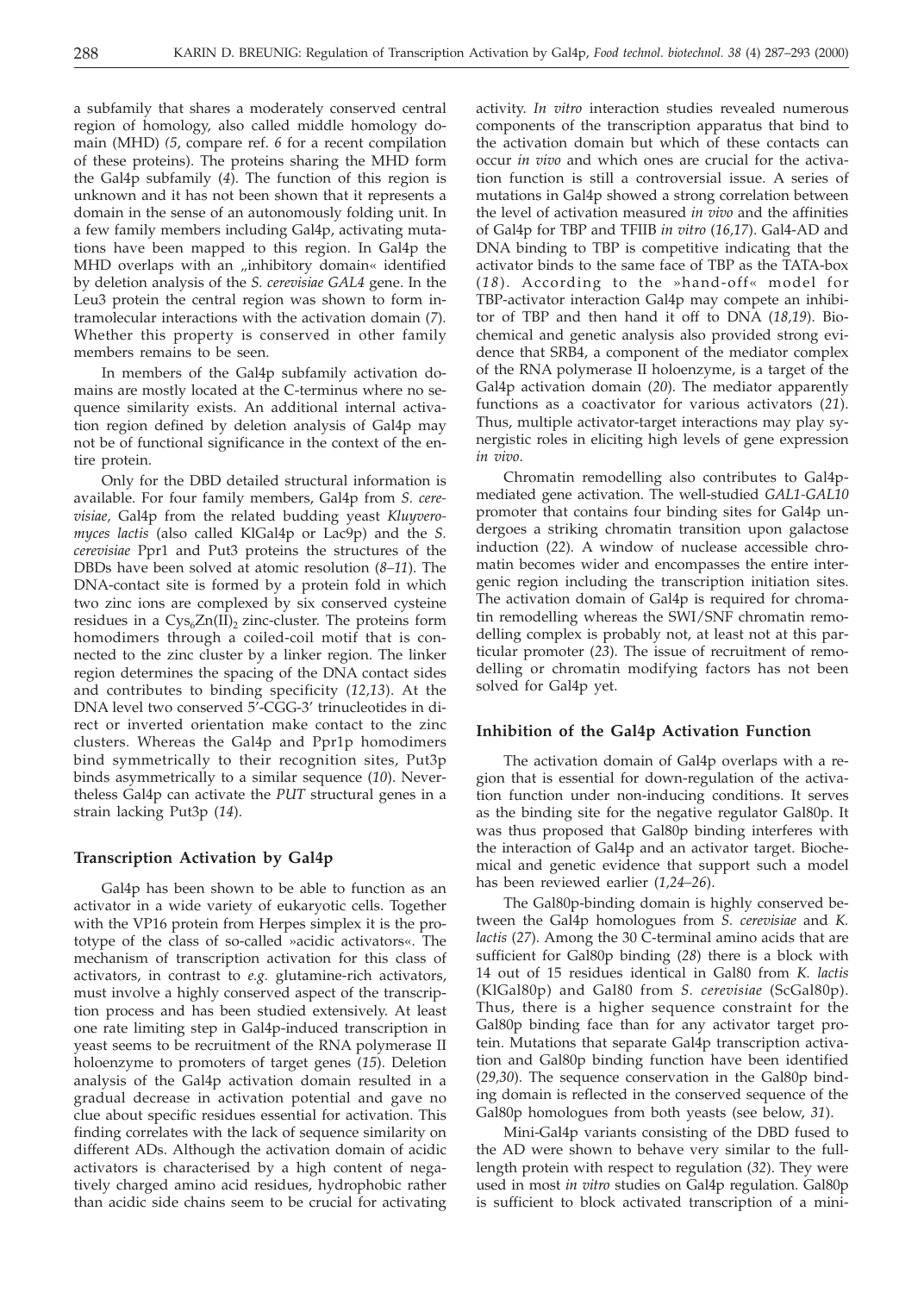Gal4p variant *in vitro* and inhibits interaction of mini-Gal4p with TBP (*17,32*).

However, *in vivo*, Gal4p inhibition may be more complex as indicated by several findings. Gal4p is subject to regulated phosphorylation at multiple sites (*33,34*). Of these, position S699, which is not contained in the mini-Gal4p variants, has an influence on Gal4p activity. A serine to alanine substitution at this site reduced induced gene expression levels, in particular at low inducer concentrations. Since this reduction is only observed in a *GAL80*<sup>+</sup> background, it was suggested that phosphorylated S699 interferes with Gal80p inhibition (*35*). The protein kinase responsible for phosphorylation at this site is a component of the RNA polymerase II holoenzyme, the CDK8-like cyclin dependent kinase encoded by the *SRB10* (kinase) and *SRB11 (*cyclin*)* genes (*36*). The SRB10 protein level decreased in response to nutrient limitation and other stressors (*37*). Possibly, phosphorylation of Gal4p serves to integrate physiological signals other than galactose availability.

There is no evidence for phosphorylation of Gal4p in *K. lactis* but in this yeast Gal80p may serve as a signal integration point. In contrast to ScGal80p, KlGal80p is subject to regulated phosphorylation. The phosphorylated form is detected under non-inducing conditions whereas it disappears upon galactose induction and the non-phosphorylated form accumulates (*38*). Reduction of the phosphorylated form requires KlGal1 protein function (see below). We have preliminary evidence that phosphorylation is not directly involved in the regulation of KlGal80p inhibitory activity by galactose and thus, it may serve a more subtle fine-tuning similar to phosphorylation of ScGal4p (Kapp and Breunig, unpublished data). Interestingly, a specific mutation in the *KlGAL80* gene, *KlGAL80* <sup>s</sup>*-0*, resulted in a constitutive phenotype. Even when overexpressed, the mutant gene

product has very low inhibitory activity although it can still bind efficiently to mini-Gal4p *in vitro*. In this mutant, the phosphorylated form of KlGal80p is under-represented (*38*).

It is interesting to compare the sequences of the two Gal80p homologues from *S. cerevisiae* and *K. lactis.* They display a much higher overall conservation than Gal4p (*39*). There seems to be a strong structural constraint on Gal80p since spontaneously arising recessive loss-offunction alleles can easily be recovered. However, insertions are tolerated in a particular region that is not conserved between KlGal80p and ScGal80p (*31,40*). This region has therefore been named »linker region« (*39*). It is flanked on both sides by the most highly conserved sequence blocks and mutations that do not allow Gal80p inhibitory activity to be relieved (dominant *GAL80s* alleles) are located in these two blocks (Fig. 1). The linker may serve as a flexible loop that connects two parts of the protein that come together in the 3D-structure providing the interface for protein binding. All three characterised *GAL80s* mutations, eliminate the interaction with Gal1p/Gal3p (see below) both in KlGal80p and in ScGal80p, but retain the Gal4p binding activity. The reverse phenotype is conferred by the *gal80-31* mutation that maps between two *GAL80s* sites. Gal80-31p is unable to bind Gal4p but still interacts with Gal1p/Gal3p. Thus, Gal80p binding to its two partners is separable by mutation but residues crucial for each of these interactions are located close to each other.

#### **Relieving Inhibition**

Early genetic studies had indicated that activation of Gal4p requires Gal3p function, however, the nature of Gal3p function has remained elusive for a long time. *S.*

|                                |                   |                             | His-Tag<br>LRSH <sub>6</sub> G                                                                   |                             |                                                 |
|--------------------------------|-------------------|-----------------------------|--------------------------------------------------------------------------------------------------|-----------------------------|-------------------------------------------------|
| 301<br>KlGal80p                | Q                 |                             |                                                                                                  | 396                         |                                                 |
|                                |                   |                             | KGDLKIEGDAGFVEISNLVLYFYGIKNGNGSSNGTDNNGAAAIKDKEKVTKSPSPSTGTSEEEQTMEVFHLRNYNSVVGNILRIYESIADYHFLGK |                             |                                                 |
| ScGal80p                       |                   |                             | KGDLKLEGDAGFAEISNLVLYYSGTR----ANDFPLANGQQAPLD-------PGYDAG----KEIMEVYHLRNYNAIVGNIHRLYQSISDFHFNTK |                             |                                                 |
| $\mathbf{R}$<br>$S - O$<br>302 | E<br>$-31$<br>311 | $\mathbf R$<br>$S-1$<br>324 | ß-galactosidase                                                                                  | $\mathbf K$<br>$S-2$<br>367 |                                                 |
|                                |                   | +                           |                                                                                                  |                             | Gal1/3p interaction<br><b>Gal4p</b> interaction |
|                                |                   |                             |                                                                                                  |                             | <b>Repression</b>                               |
|                                |                   |                             |                                                                                                  |                             | KlGal80p                                        |
|                                |                   |                             |                                                                                                  |                             | ScGal80p                                        |

**Fig. 1. Comparison of ScGal80p and KlGal80p sequences.** A central segment of the protein sequence with the least conserved »linker region« embedded in highly conserved sequence blocks is shown. Identical amino acids are shown in red. Arrows above and below the sequence indicate positions where insertions do not affect the Gal80p inhibitory activity. Amino acid exchanges that alleviate either Gal1p/Gal3p or Gal4p binding activity are marked in red and green, respectively. The influence of these mutations on Gal4p repression is different for the *GAL80s-0* allele of KlGal80p and ScGal80p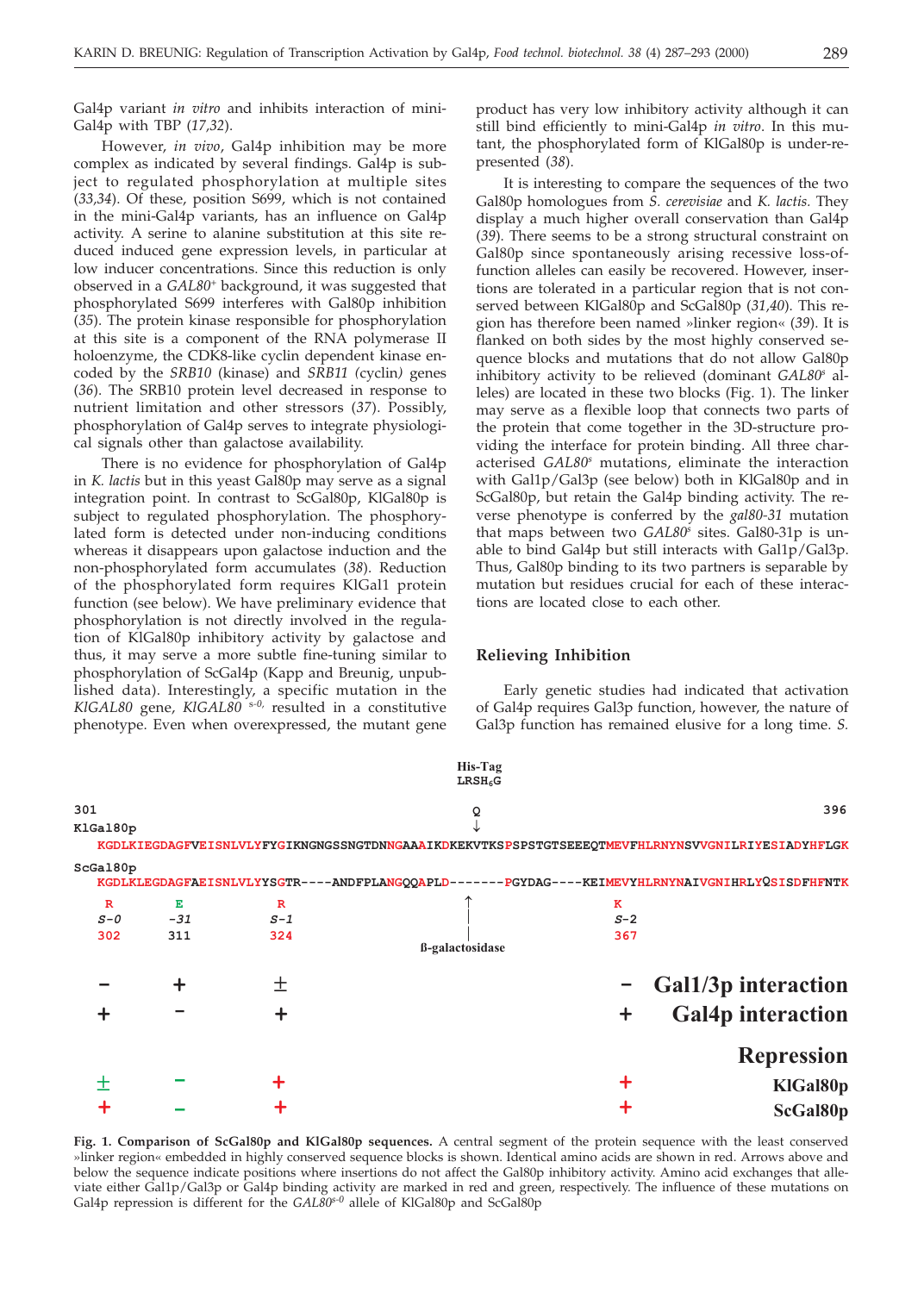*cerevisiae gal3* mutants show a so-called long-term adaptation (LTA) phenotype (*41*). Induction in these mutants is delayed some 3–4 days but after adaptation growth in galactose is almost like wild-type. Since *gal1 gal3* mutants were unable to adapt, it was initially proposed that Gal3p converts galactose into an inducer molecule by a reaction that can be circumvented or substituted by the action of the  $GAL1$  gene product, a galactose-ATP- $\alpha$ -D--galactose-1-phophotransferase (galactokinase). However, no evidence for any enzymatic activity of Gal3p could be obtained. Since *S. cerevisiae gal1* mutants are unable to utilize galactose, but are not affected in galactose induction, it came as a surprise that some *K. lactis gal1* mutants were not inducible. Detailed analysis of a specific mutant, *Klgal1-209,* that lacked galactokinase activity, but was not affected in Gal4p activation, revealed that KlGal1p is a bifunctional protein with a regulatory and a catalytic activity. Both activities are separable by mutation (*42*). The regulatory function was retained in the KlGal1-209p variant and was able to complement the LTA phenotype of the *S. cerevisiae gal3* mutant. This indicated that KlGal1-209p and Gal3p have equivalent regulatory activities. In *S. cerevisae* Gal1p can substitute for Gal3p but in this case induction is delayed partly because the non-induced level of *ScGAL1* gene expression is extremely low. Indeed, overexpression of ScGal1p reduces the time required for induction in a *gal3* mutant background (*42,43*).

*ScGAL1, ScGAL3* and *KlGAL1* share over 80 % sequence identity and ScGal3p is apparently an enzymatically inactive variant of ScGal1p. Insertion of two amino acids that are missing in ScGal3p in a region highly conserved between all known galactokinases was sufficient to convert Gal3p into a galactokinase (*44*). Obviously, the two genes *GAL3* and *GAL1* arose by a duplication event in *S. cerevisae* and subsequently diverged functionally. *K. lactis* is lacking a *GAL3* homologue.

As already mentioned above, the nature of the Gal1p/Gal3p regulatory activity lies in the ability to interact with Gal80p. Genetic evidence for a direct protein-protein-interaction between Gal1p or Gal3p and Gal80p was obtained from gene shuttle experiments between *S. cerevisiae* and *K. lactis* (*31*). Whereas the *KlGAL1* gene could complement the *Scgal3* mutant phenotype neither *ScGAL3* nor *ScGAL1* could restore induction in a *Klgal1* mutant unless in the same *K. lactis* mutant *KlGAL80* was replaced by *ScGAL80*. Formation of a specific KlGal1p-KlGal80p or Gal3p-ScGal80p complex could be demonstrated by pull-down experiments and co-immunoprecipitation (*31,45*). The affinity of KlGal80 for Gal3p is weak, which probably contributes to the lack of crosscomplementation in *K. lactis*, but is high enough to allow for complex formation *in vitro* (*31*). Importantly, complex formation required both, galactose and ATP. Galactose and ATP are substrates of galactokinase and thus must bind to Gal1p. Probably, binding results in a conformational change in Gal1p that increases the affinity for Gal80p (Fig. 2). This conformational change is still hypothetical and formally it cannot be excluded that galactose and ATP affect Gal80p rather than Gal1p. However, earlier experiments addressing the possibility of inducer binding to Gal80p were negative. It should be stressed that galactokinase sequences from bacteria to



**Fig. 2. The hypothetical conformational change resulting from binding of galactose and ATP to Gal3p/Gal1p increasing the affinity for Gal80p**

mammals are evolutionarily related. However, they belong to a protein family unrelated to hexokinases for which a conformational change resulting from substrate binding has been well characterized (*46*). Since binding of Gal3p and KlGal1-209p to Gal80p is still regulated by galactose the hypothetical conformational change in yeast galactokinases apparently occurs upon substrate binding in the absence of enzymatic activity. To analyse the specificity of the inducer molecules several other metabolites had been tested in the *in vitro* Gal80p binding assay. Whereas ATP could be replaced by GTP, ADP or ATP- $\gamma$ -S indicating that nucleotide hydrolysis is not required, no other sugar could substitute for galactose (*31*).

Several laboratories have addressed the question which region of Gal3p/Gal1p interacts with Gal80p. Point mutations in *KlGAL1* and *GAL3* that prevented Gal80p binding or resulted in galactose-independent binding were isolated by screening for non-inducible mutants. These mutations mapped to different locations over the entire length of the coding region indicating that a Gal80p-binding interface cannot be assigned to a separate domain (*47*,*48*). Likewise deletion analysis and two-hybrid experiments with subfragment of the gene did not reveal such a region. It appears that Gal1p and Gal3p are essentially one-domain proteins and 3D-structural information is required to assign the part of the protein binding to Gal80p.

# **The Galactose Switch: Allosteric** *vs.* **Dissociation Model**

Gal80p interacts with two partners, Gal1p/Gal3p on the one hand and Gal4p on the other hand. Whether or not these interactions are mutually exclusive is an important question when trying to understand the mechanism by which Gal1p/Gal3p alleviates the inhibitory activity of Gal80p on Gal4p (Fig. 3). Platt and Reece could reconstitute the switch from active to inactive Gal4p and back *in vitro* (*26*). Adding Gal80p to a Gal4p-dependent *in vitro* transcription assay was sufficient to block trans-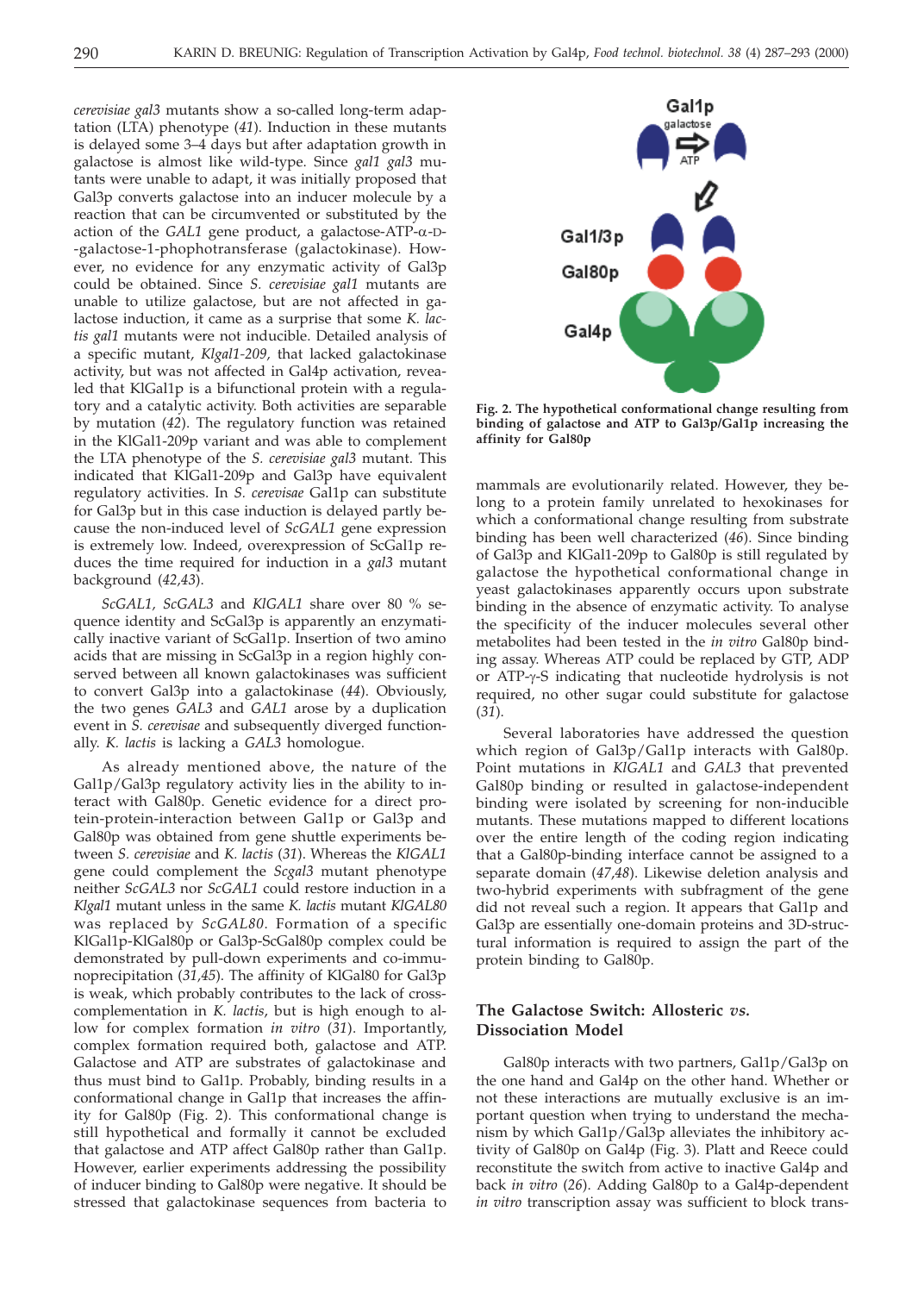

**Fig. 3. Two alternative models how Gal4p may be activated in response to Gal1p/Gal3p-Gal80p interaction**

criptional activation and addition of Gal3p together with Gal80p restored activation in the presence of galactose and ATP. Moreover, they could show by gel retardation assay that Gal4p, Gal80p and Gal3p are able to form a ternary complex on DNA. These data strongly supported a model proposed much earlier by Leuther and Johnston (*49*). Based on the finding that a Gal80- VP16 fusion protein could form two-hybrid interaction with a Gal4p derivative in induced cells these authors suggested that an allosteric transition occurs in the Gal4p-Gal80p complex upon activation of Gal4p. In agreement with the allosteric model Gal4p purified from induced cells was found associated with Gal80p (*5,50*)

However, the allosteric model was challenged by several recent findings. First, the ternary complex formed between Gal4p, Gal80p and Gal3p *in vitro* required a 30-fold molar excess of Gal3p over Gal80p and a tight- -binding mutant Gal3p variant (*26*). Secondly, experimental approaches to monitoring Gal80p-Gal4p interaction indicated that Gal3p destabilized the complex in the presence of galactose and ATP (*51*). Third, evidence was provided that the subcellular distribution dynamics of Gal3p and Gal80p in *S. cerevisae* may play a role in

regulating Gal4p (*52*). These authors demonstrated cytoplasmic localisation of Gal3p and dual cytoplasmic- -nuclear location for Gal80p. Fourth, Gal4p activity responds very sensitively to the elevated concentrations of Gal80p in induced cells (*39,53,54*) suggesting a dynamic interaction between molecules. The older dissociation model (*55,56*) is therefore not yet ruled out and a multi- -step process may emerge.

### **The Dynamic Aspect of Induction**

The dynamic aspect of the induction process has been neglected in most studies. Both Gal3p and Gal80p are encoded by Gal4p controlled genes. The increase of Gal80p concentration upon galactose induction is surprising given that very low concentrations are sufficient for repression (*39*). Thus, very efficient mechanisms must be operative to maintain the induced state. Induced Gal4p activity is still sensitive to Gal80p levels and *gal80* null mutants have higher Gal4p activity than *GAL80* wildtype cells. Therefore, the regulation of Gal80p synthesis must play an important role in controlling the induction process. In *K. lactis* this was indeed observed (*39,54*). In



**Fig. 4. The regulatory circuits that control Gal4p activity in** *S. cerevisae* **and** *K. lactis* **respectively**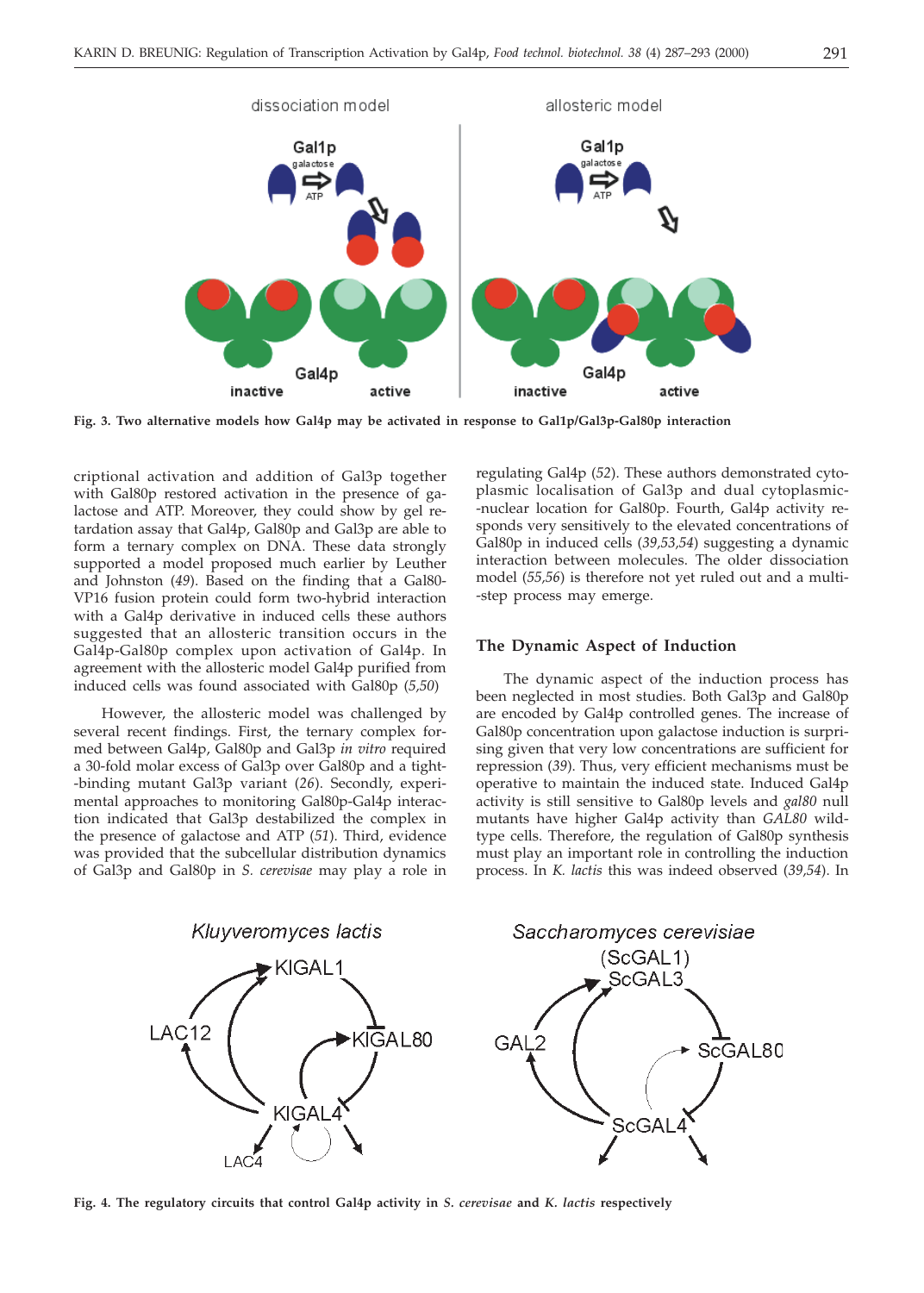this lactose utilising yeast, the *GAL* genes are co-regulated with the lactose metabolic genes and the Gal4p levels are higher than in *S. cerevisiae* (*57*), possibly as a consequence of adaptation to a lactose-rich environment. As a consequence KlGal80p plays a more important role in keeping KlGal4p repressed (*39*). When glucose and galactose are simultaneously present in the medium, induction of Gal80p is essential to prevent Gal4p activation in *K. lactis* but not in *S. cerevisae*. There are two KlGal4p binding sites located in the *KlGAL80* promoter and these binding sites have the highest affinity of all known KlGal4p binding sites indicating that this gene can compete efficiently for limiting amounts of activator (*54,58*). Deleting these sites resulted in unbalanced regulatory activity with highly variable Gal4p controlled gene expression rates.

It is thus important to understand the relationship between the rate of Gal80p accumulation, the rate of Gal1p accumulation, the rate of galactose uptake and metabolism and the rate of Gal80p inactivation during establishment of the induced state. The regulatory circuits controlling these processes are similar but not identical between *S. cerevisae* and *K. lactis* (Fig. 4): *(i)* inducer is taken up through an active transporter, Lac12p, and can accumulate intracellularly against a concentration gradient in *K. lactis* whereas *S. cerevisae* Gal2p is a diffusion facilitator (*59,60*), *(ii)* the lack of the regulatory protein Gal3p in *K. lactis* results in a convergence of metabolic and signalling function at KlGal1p, and *(iii)* KlGal4p but not ScGal4p is subject to autoregulation (*61, 62*). These differences certainly affect the kinetic parameters of the regulatory process. Whether they also required different regulatory mechanisms remains to be seen.

# **References**

- *1.* M. Johnston, M. Carlson: Regulation of Carbon and Phosphate Utilization. In: *The Molecular and Cellular Biology of the Yeast Saccharomyces Cerevisiae. Vol. II*, E. W. Jones, J. R. Pringle, J. R. Broach (Eds.), Cold Spring Harbor Laboratory Press, Cold Spring Harbor (1992) pp. 193–281.
- *2.* Y. Oshima, *Genetics, 128* (1991) 195–201.
- *3.* R. B. Todd, A. Andrianopoulos, *Fungal Genet. Biol. 21* (1997) 388–405.
- *4.* O. Poch, *Gene, 184* (1997) 229–235.
- *5.* D. I. Chasman, R. D. Kornberg, *Mol. Cell. Biol. 10* (1990) 2916–2923.
- *6.* I. Georis, J. J. Krijger, K. D. Breunig, J. Vandenhaute, *Mol. Gen. Genet. 264* (2000) 193–203.
- *7.* D. Wang, Y. Hu, F. Zheng, K. Zhou, G. B. Kohlhaw, *J. Biol. Chem*. *272* (1997) 19383–19392.
- *8.* T. Pan, J. Coleman. *Proc. Natl. Acad. Sci. USA, 87* (1990) 2077–2081.
- *9.* T. Pan, Y.-D. Halvorsen, R. C. Dickson, J. E. Coleman, *J. Biol. Chem. 265* (1990) 21427–21429.
- *10.* K. Swaminathan, P. Flynn, R. J. Reece, R. Marmorstein, *Nature Struct. Biol. 4* (1997) 751–759.
- *11.* R. Marmorstein, S. C. Harrison, *Genes Dev. 8* (1994) 2504– 2512.
- *12.* R. J. Reece, M. Ptashne, *Science, 261* (1993) 909–911.
- *13.* J. C. Corton, S. A. Johnston, *Nature, 340* (1989) 724–727.
- *14.* M. D'Alessio, M. C. Brandriss, *J. Bacteriol. 182* (2000) 3748– 3753.
- *15.* M. Ptashne, A. Gann, *Nature, 386* (1997) 569–577.
- *16.* K. Melcher, S. A. Johnston, *Mol. Cell. Biol. 15* (1995) 2839– 2848.
- *17.* Y. Wu, R. J. Reece, M. Ptashne, *EMBO J. 15* (1996) 3951– 3963.
- *18.* Y. Xie, C. Denison, S. H. Yang, D. A. Fancy, T. Kodadek, *J. Biol. Chem. 275* (2000) 31914–31920.
- *19.* S. K. Burley, R. G. Roeder, *Cell, 94* (1998) 551–553.
- *20.* S. S. Koh, A. Z. Ansari, M. Ptashne, R. A. Young, *Mol. Cell, 1* (1998) 895–904.
- *21.* R. J. Kelleher, III, P. M. Flanagan, R. D. Kornberg, *Cell, 61* (1990) 1209–1215.
- *22.* G. Cavalli, F. Thoma, *EMBO J. 12* (1993) 4603–4613.
- *23.* L. Gaudreau, A. Schmid, D. Blaschke, M. Ptashne, W. Hörz, *Cell, 89* (1997) 55–62.
- *24.* M. Johnston, *Microbiol. Rev. 51* (1987) 458–476.
- *25.* D. Lohr, P. Venkov, J. Zlatanova, *FASEB J. 9* (1995) 777–787.
- *26.* A. Platt, R. J. Reece, *EMBO J. 17* (1998) 4086–4091.
- *27.* J. M. Salmeron, S. A. Johnston, *Nucleic Acids Res. 14* (1986) 7767–7781.
- *28.* J. Ma, M. Ptashne, *Cell, 50* (1987) 137–142.
- *29.* J. M. Salmeron, Jr., K. K. Leuther, S. A. Johnston, *Genetics, 125* (1990) 21–27.
- *30.* A. Z. Ansari, R. J. Reece, M. Ptashne, *Proc. Natl. Acad. Sci. USA, 95* (1998) 13543–13548.
- *31.* F. T. Zenke, R. Engels, V. Vollenbroich, J. Meyer, C. P. Hollenberg, K. D. Breunig, *Science, 272* (1996) 1662–1665.
- *32.* W. V. Ding, S. A. Johnston, *Mol. Cell. Biol. 17* (1997) 2538– 2549.
- *33.* L. M. Mylin, J. P. Bhat, J. E. Hopper, *Genes. Dev. 3* (1989) 1157–1165.
- *34.* I. Sadowski, C. Cosat, R. Dhanawansa, *Mol. Cell. Biol. 16* (1996) 4879–4887.
- *35.* J. R. Rohde, J. Trinh, I. Sadowski, *Mol. Cell. Biol. 20* (2000) 3880–3886.
- *36.* M. Hirst, M. S. Kobor, N. Kuriakose, J. Greenblatt, I. Sadowski, *Mol. Cell, 3* (1999) 673–678.
- *37.* K. F. Cooper, M. J. Mallory, J. B. Smith, R. Strich, *EMBO J.* 16 (1997) 4665–4675.
- *38.* F. T. Zenke, L. Kapp, K. D. Breunig, *Biol. Chem. 380* (1999) 419–430.
- *39.* F. Zenke, W. Zachariae, A. Lunkes, K. D. Breunig, *Mol. Cell. Biol. 13* (1993) 7566–7576.
- *40.* Y. Nogi, T. Fukasawa, *Mol. Cell. Biol. 9* (1989) 3009–3017.
- *41.* B. Rotman, S. Spiegelman, *J. Bacteriol. 66* (1953) 492–497.
- *42.* J. Meyer, A. Walker-Jonah, C. P. Hollenberg, *Mol. Cell. Biol. 11* (1991) 5454–5461.
- *43.* P. J. Bhat, J. E. Hopper, *Mol. Cell. Biol. 12* (1992) 2701–2707.
- *44.* C. K. Chan, D. A. Jans, *FEBS Lett. 462* (1999) 221–224.
- *45.* K. Yano, T. Fukasawa, *Proc. Natl. Acad. Sci. USA, 94* (1997) 1721–1726.
- *46.* P. Bork, C. Sander, A. Valencia, *Protein Sci. 2* (1993) 31–40.
- *47.* V. Vollenbroich, J. Meyer, R. Engels, G. Cardinali, R. A. Menezes, C. P. Hollenberg, *Mol. Gen. Genet. 261* (1999) 495–507.
- *48.* T. E. Blank, M. P. Woods, C. M. Lebo, P. Xin, J. E. Hopper, *Mol. Cell. Biol. 17* (1997) 2566–2575.
- *49.* K. K. Leuther, S. A. Johnston, *Science, 256* (1992) 1333– 1335.
- *50.* M. R. Parthun, J. A. Jaehning, *Mol. Cell. Biol. 12* (1992) 4981–4987.
- *51.* A. K. Sil, S. Alam, P. Xin, L. Ma, M. Morgan, C. M. Lebo, M. P. Woods, J. E. Hopper, *Mol. Cell. Biol. 19* (1999) 7828– 7840.
- *52.* G. Peng, J. E. Hopper, *Mol. Cell. Biol. 20* (2000) 5140–5148.